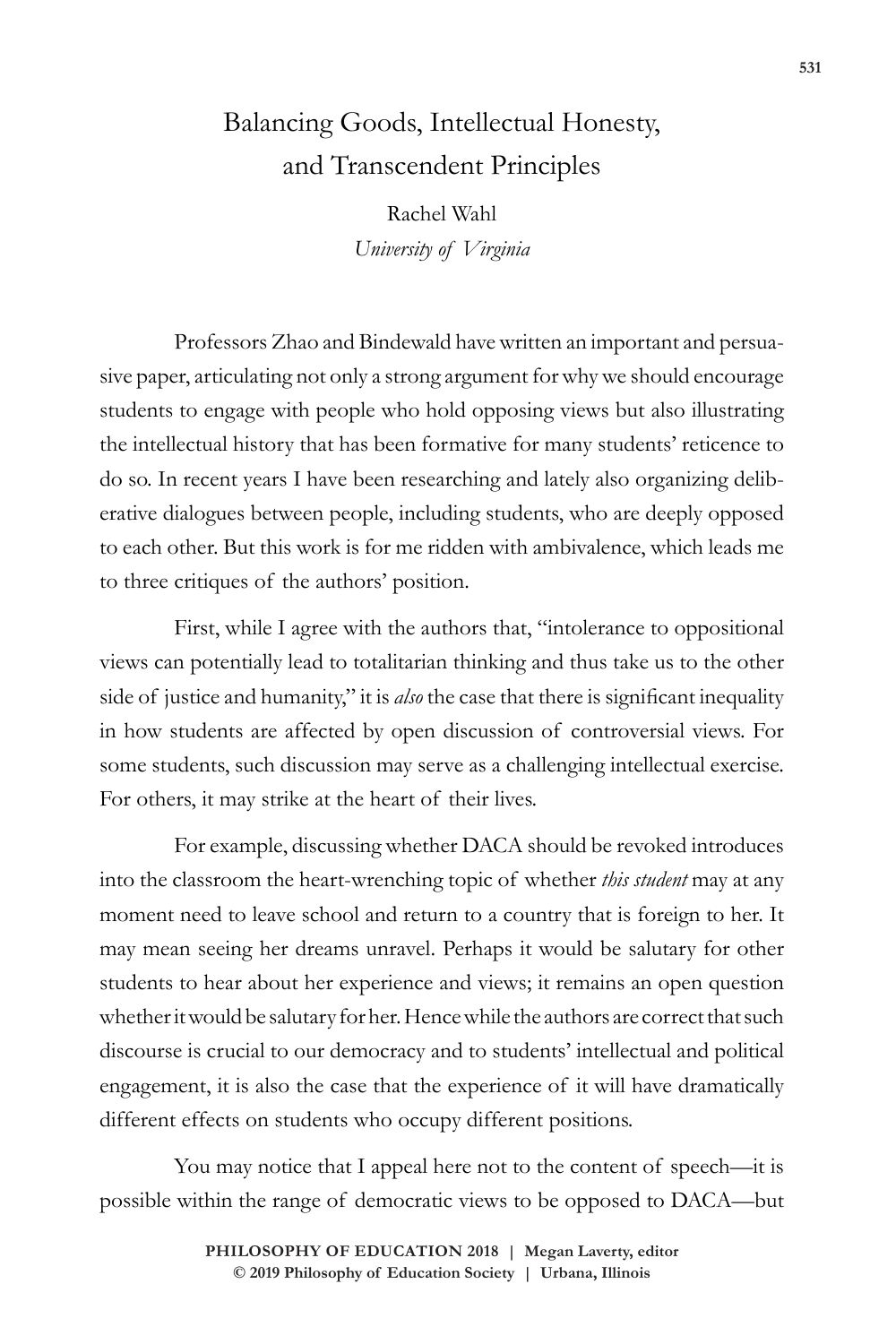to students' first-person experiences. For what I suggest is that we should not consider the question of whether speech should be admitted into the classroom based solely on whether doing so is beneficial from the perspective of democratic pluralism or even intellectual development.

I suggest instead that we see this as a case of competing goods. The goods under competition are those of the democratic and intellectual gains of introducing all topics for discussion, on one hand, and the suffering this may cause to some students, on the other.

Liberalism has traditionally been friendlier to toleration than kindness. Yet my suggestion is not without precedent among liberal theorists. Richard Rorty wished to convince us that the most salient question a liberal can ask is not, are your democratic rights being violated, but rather, are you suffering?<sup>1</sup>

What would it mean to balance the democratic gains of open discussion with the suffering of students? First, what kind of suffering and for which students?

I suggest that we limit our concern not to the discomfort of being challenged in our views, but to times in which our right to be part of the discussion is itself being challenged. This is after all part of the equal respect on which Habermas premises his discourse ethics. Hence we must think carefully about discussion of a policy that could undermine a student's right to even be in the room. And I suggest, further in the spirit of alleviating not only contemporary suffering but the historical inequality that has caused it for some groups more than others, that we prioritize the suffering of students who are most vulnerable socially and economically.

The recommendation to care about students cannot lead to absolute policies, but relies on teacher discernment. This will be shaped by many factors. A discussion of immigration policy when no particular bill is pending is different from a discussion of DACA when a student's ability to continue her education might be imminently revoked. A discussion of affirmative action when there are at least several students of color in the class is different than a classroom in which there is only one student, who may feel that she alone must defend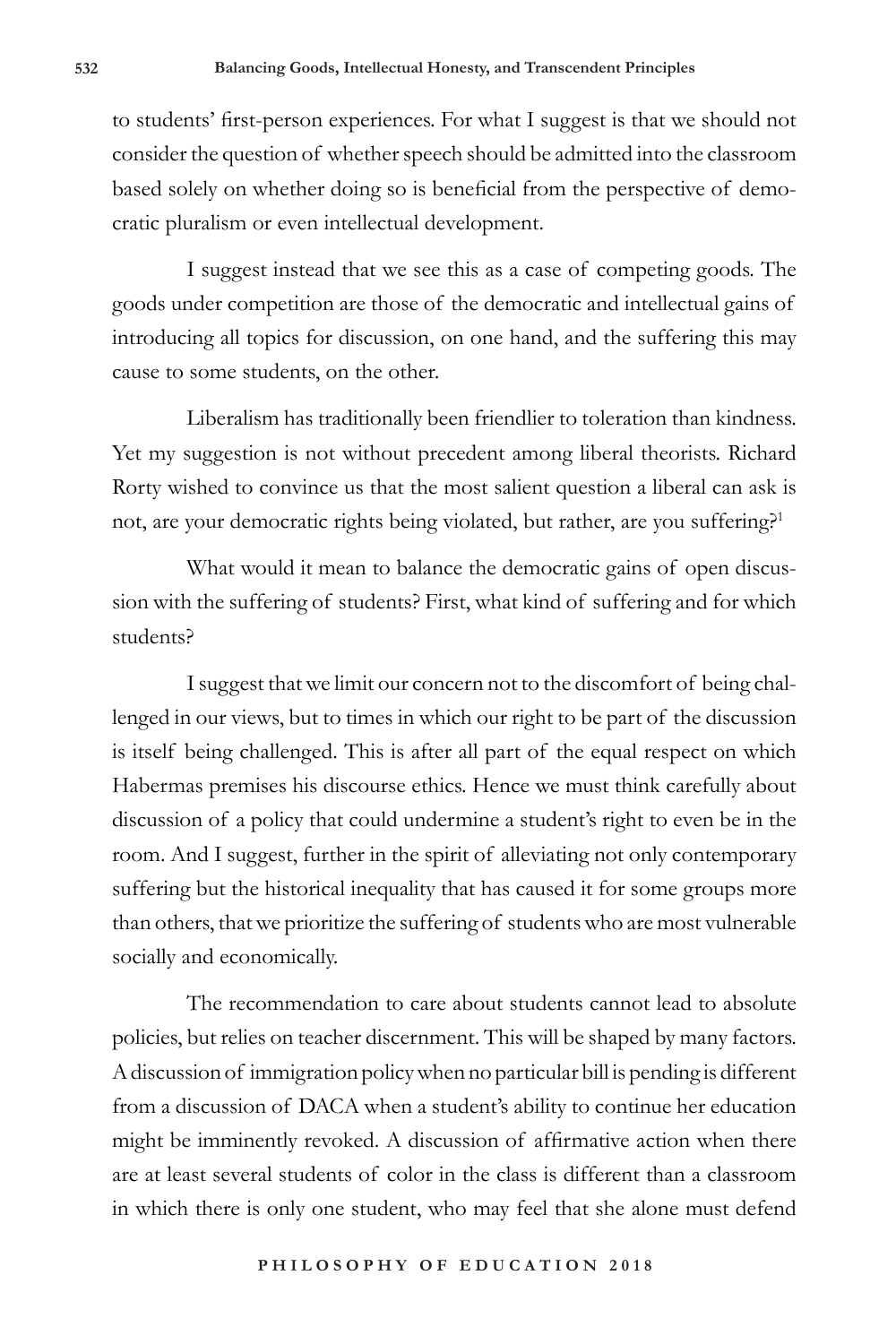her place at the university.

This does not mean that in such cases we should abandon discussion of these issues. It means considering how to support particular students. A student who is politically active in regard to the issue may welcome the chance to share her knowledge and experience. Students who seem more reticent might benefit from the inclusion of class speakers who can represent a view that they might not feel comfortable expressing themselves.

Such measures are easy fixes because they do not conflict with deliberative aims but in fact strengthen them. While the goal is to take care of vulnerable students, the effect is more speech.

But might there be times when speech should not be given equal consideration? Professors Zhao and Binderwald argue that instead of restricting the content that can be admitted to deliberation:

> We suggest, as Habermas has insisted, to apply the three criteria (truth, rightness, truthfulness) to a deliberative situation and, for example, the rightness criterion would immediately challenge and hence reject the overtly racist and misogynistic speech acts if their purpose is only to degrade and diminish, rather than to seek understanding.

But *who* would reject such speech based on the rightness criterion? As the authors note, within the framework of discourse ethics, the appeal is not to transcendent principles but to the logic of the deliberator. If the class contains an articulate and persuasive young Richard Spencer, some students may not reject such speech.

Is this a problem? It is, for three reasons. The first is the one I have already mentioned, regarding the experience of students whose very existence in the class or even the country is being questioned. The second however is that I find it inadvertently intellectually dishonest to suggest that we are basing the legitimacy of the young Spencer's propositions on the process of deliberation. I suggest that our democracy is in fact premised on transcendent principles regardless of whether they are legitimized through deliberative argument. And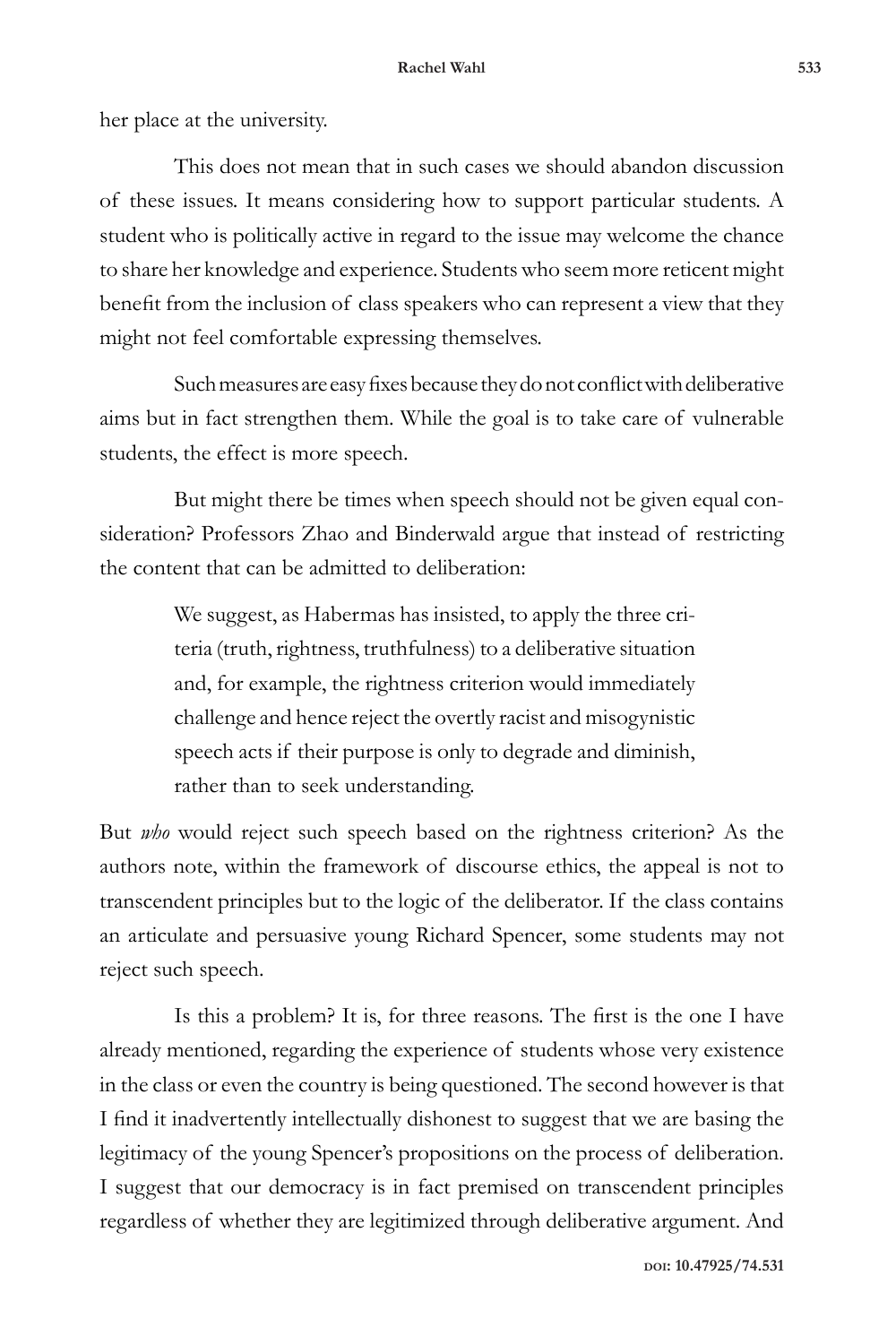this is the third reason for my critique: the speech of the articulate young Spencer violates those principles that we ought to hold as—forgive me—self-evident.

It is easy to accuse a person of being against a country's fundamental or founding principles—isn't it after all a matter of how those principles are interpreted? But the new Far Right is unique in their explicit rejection of them. Spencer for example has stated: "Our dream is a new society, an ethno-state that would be a gathering point for all Europeans. It would be a new society based on very different ideals than, say, the Declaration of Independence."2

Deliberative theorists have been critiqued for presuming that there is a common good on which we can agree. But even political theorists whose conception of democracy is the most clearly opposed to that of Habermas assume that we begin with some principles in common. Chantal Mouffe for example has argued that deliberation will fail, or worse, cloak oppression, because interests are inevitably in conflict and the best we can do is channel those differences into nonviolent competition such as protests and lawsuits. But Mouffe argues that we can view our competitors as worthy opponents precisely because we all agree on fundamental democratic norms.<sup>3</sup> Not so with Spencer and his friends.

For me, then, it is more intellectually honest to admit that I am concerned with eliminating such views more than I am with the democratic and intellectual gains of legitimizing the process through deliberation. This brings us back to the helpful intellectual history the authors relayed of how contemporary liberal students have become so speech-shy. Marcuse, the authors remind us, was inspired to give up on equal protections by his experience with Nazis. It is no coincidence that "Nazis" are a trump for most considerations. People who wish to eliminate others are dangerous.

We have become accustomed to viewing the claim that a group of people is dangerous as itself dangerous. Once a group is labeled in this way, they become vulnerable to tremendous abuse, as the authors note in their reflections on Communist terror and their fears about contemporary liberals. I have seen this in my own research on how police justify torture and extrajudicial executions.

But the danger of labeling someone as dangerous does not make them